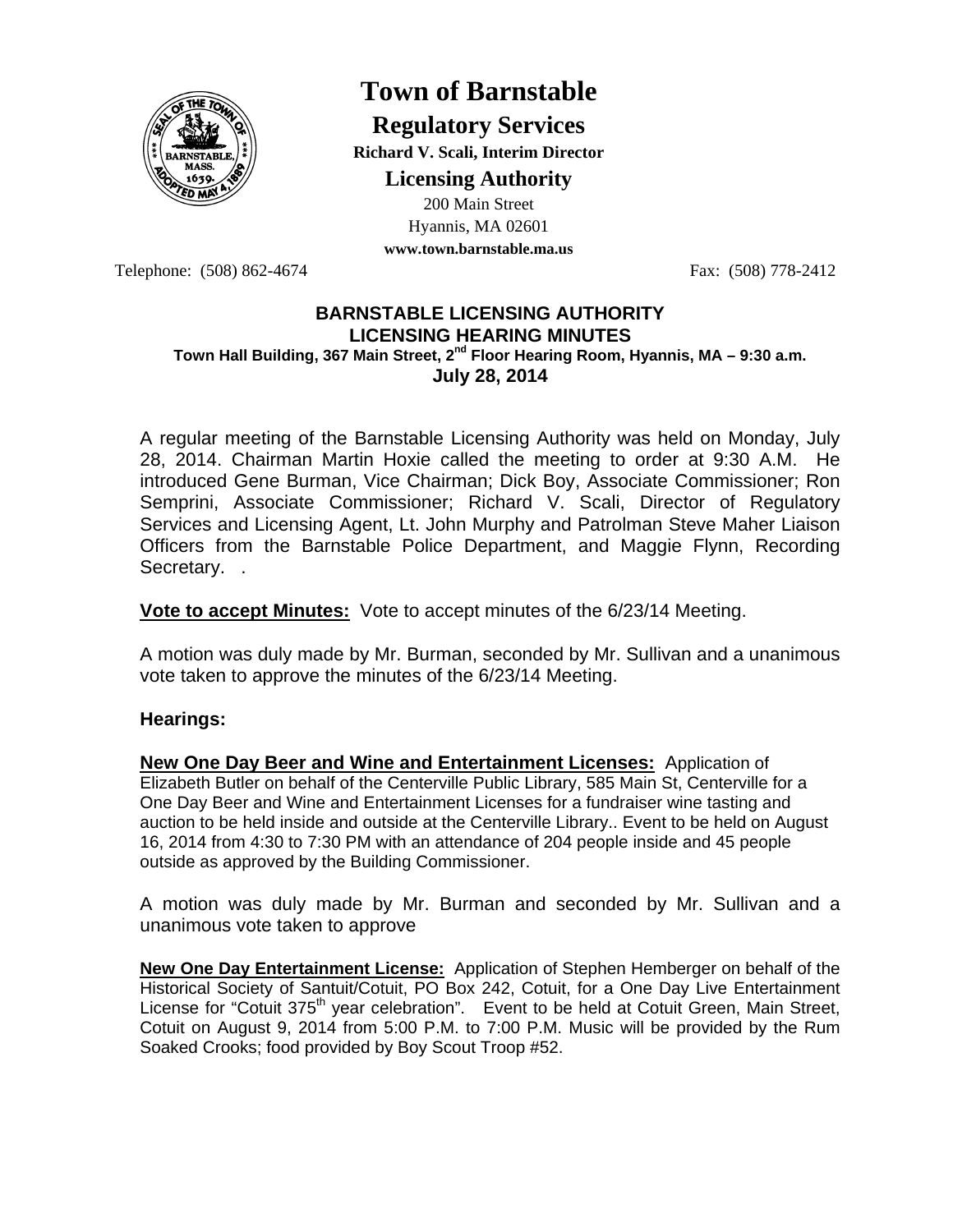A motion was duly made by Mr. Burman and seconded by Mr. Sullivan and a unanimous vote taken to approve

**New One Day Entertainment Licenses (2):** Application of Betsy Newell on behalf of the Sturgis Library, PO Box 606, Barnstable, for two One Day Live Entertainment Licenses for an annual Antique Fair. Event to be held at Barnstable West Barnstable Elementary School, 2463 Main Street, Barnstable on August 15, 2014 from 8:00 A. M. to 4:00 P.M and August 16, 2014 from 9:00 A.M to 6 P.M .

A motion was duly made by Mr. Burman and seconded by Mr. Sullivan and a unanimous vote taken to approve

**New One Day Entertainment Licenses (18):** Application of Kim Corben on behalf of the Cape Symphony, 1060 Falmouth Rd, Suite A, Hyannis, for 18 One Day Live Entertainment Licenses for various symphony concerts. Events are to be held at the Barnstable High School Performing Arts Center, 744 West Main St., Hyannis from September 20, 2014 to May 10, 2015(see below). Each concert is approximately 2 hours.

September 20, 2014 – 7:30 PM January 1, 2015 – 3:00 PM September 21, 2014 – 3:00 PM January 17, 2015 – 7:30 PM October 11, 2014 – 3:00 PM and 7:30 PM January 18, 2015 – 3:00 PM October 12, 2014 – 3:00 PM February 14, 2015 – 3:00 & 7:30 PM November 8, 2014 -7:30 PM February 15, 2015 – 3:00 PM November 9, 2014 – 3:00 PM April 11, 2015 – 7:30 PM December 5, 2014 – 4:00 PM and 8:00 PM April 12, 2015 – 3:00 PM December 6, 2014 - 3:00 PM and 7:30 PM May 9, 2015 – 7:30 PM December 7, 2014 – 1:00 PM and 5:00 PM May 10, 2015 – 3:00 PM

A motion was duly made by Mr. Burman and seconded by Mr. Sullivan and a unanimous vote taken to approve

**New One Day All Alchohol License:** Application of Daniel Chamberlain on behalf of Cape Cod Young Professionals, PO Box 634, Barnstable, for a One Day All Alcohol License for an annual Back to Business fundraiser on September 18, 2014 from 5:30 pm to 8:30. Event to be held at the Rectrix Aerodome at the Barnstable Municipal Airport.

A motion was duly made by Mr. Burman and seconded by Mr. Sullivan and a unanimous vote taken to approve

**New One Day Entertainment License:** Application of Michael Leona on behalf of Hyannis Sound Reunion Show, 14 Franbill Road, Hyannis, for a One Day Live Entertainment License for a 20<sup>th</sup> Reunion Concert. Event to be held at the Barnstable Performing Arts Center, 744 West Main Street, Hyannis on August 2, 2014 from 7:00 PM to 10:00 PM. Music will be provided by various groups from 1994-2014 playing one song.

A motion was duly made by Mr. Burman and seconded by Mr. Sullivan and a unanimous vote taken to approve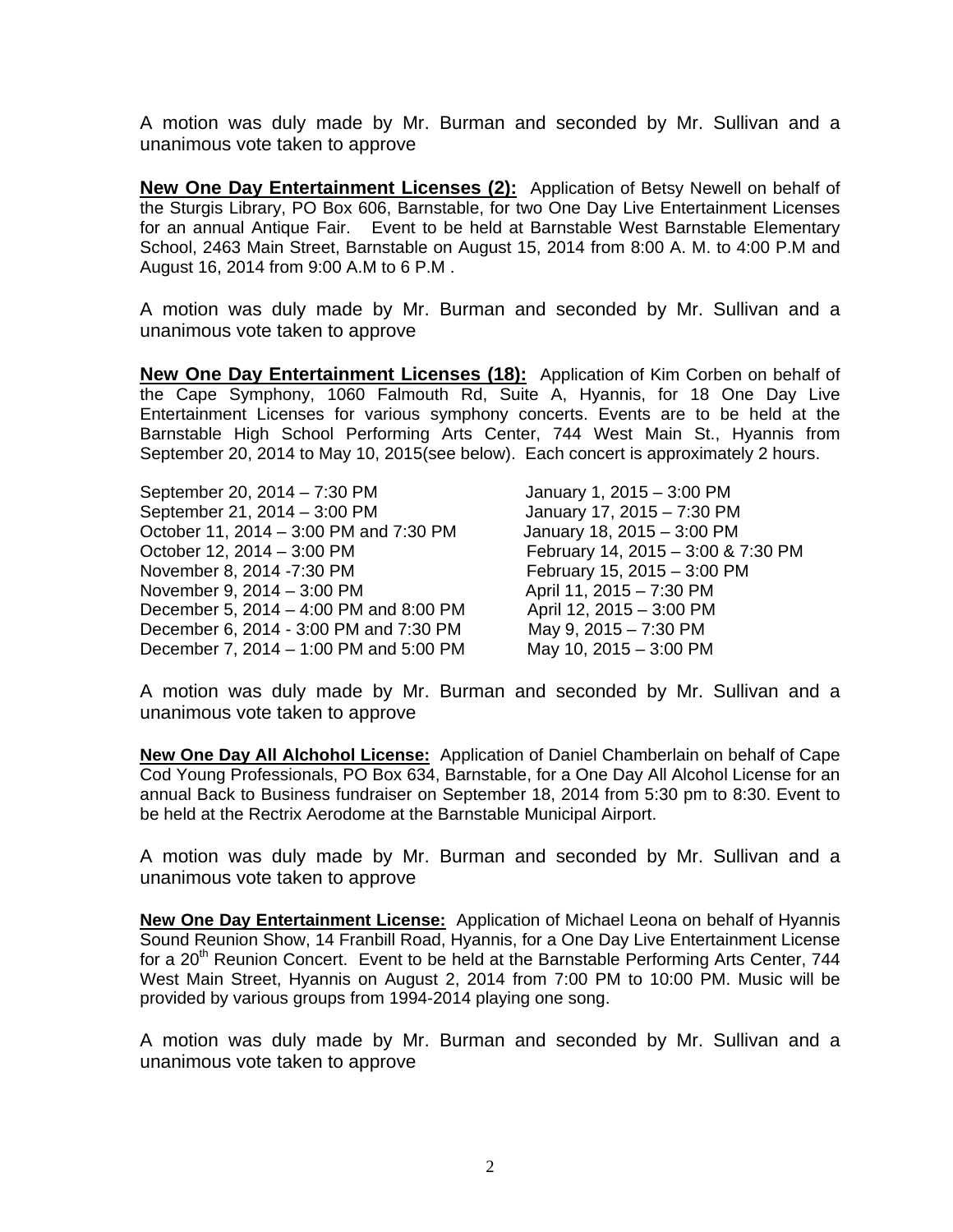**Change of Manger on Annual All Alcohol Club License:** Application of Hyannis Yacht Club, 490 Ocean Street, Hyannis, on their Annual, All Alcohol, Club License, for a Change of Manager from John R. Schuler to Michael W. Murphy.

A motion was duly made by Mr. Burman and seconded by Mr. Sullivan and a unanimous vote taken to approve

**Change of Annual Beer and Wine Common Victualler License to an All Alcohol Common Victualler License:** Application of J&S Montero, LLC, d/b/a/ Vista de Mare Diner, Sergio Montero, Manager, 430 Main Street, Hyannis, MA 02601, Building with 1800 sq. ft., front entrance and rear entrance from public parking lot. Four restrooms, 38 seats inside and 24 seats on front outside patio; sidewalk dining valid only with License from Town Manager; hours during which alcoholic beverages may be sold are weekdays: 8:00 a.m. to 12 Midnight and Sundays: 11:00 a.m. to 12 Midnight for Change of Annual Beer and Wine Common Victualer License to an All-Alcohol Common Victualer license.

A motion was duly made by Mr. Burman and seconded by Mr. Sullivan and a unanimous vote taken to approve

**Show Cause Hearing for Auto Smart:** the Town of Barnstable Licensing Authority has requested a Show Cause Hearing be called for Auto Smart LLC, 202 Yarmouth Road, Hyannis, Darrell Fitz, Manager, for customer complaint with unsatisfactory resolution; to show cause why the Class II Auto Dealer License at 202 Yarmouth Road, Hyannis should not be modified, suspended or revoked. This hearing is called pursuant to M.G.L. c 140 §58 (c)(v) and M.G.L. c. 140 §58 (c).

\*\* Attorney Freeman requested a continuance until July 28, 2014 hearing due to a scheduling conflict\*\*

A motion was duly made by Mr. Burman and seconded by Mr. Sullivan and a unanimous vote taken to approve

**Show Cause Hearing for Burger King :** The Barnstable Police Department has requested a Show Cause Hearing be called for LBK, LLC, d/b/a Burger King #664, 184 North Street, Hyannis: Eliana Hamelburg, Manager, for the following alleged violations on 6/22/2014: Code of the Town of Barnstable: violation of the 1:00 a.m. to 3:00 a.m. ordinance and MGL. 140 sections 2-9, violation of the closing hour condition; and actions that took place on June 22, 2014 after being advised of the regulations of the Town on at least three different occasions.

A motion was duly made by Mr. Burman and seconded by Mr. Sullivan and a unanimous vote taken to approve

**Show Cause Hearing for Alcohol Meetings:** The Barnstable Police Department has requested a Show Cause Hearing be called for the list of alcohol licensees referenced below for the following violation: Code of the Town of Barnstable, MA, 501- 14, Section C&D, Failure to obey an order or condition of the Licensing Board. Licensees failed to appear to mandatory alcohol licensing meetings offered by the Barnstable Police Department.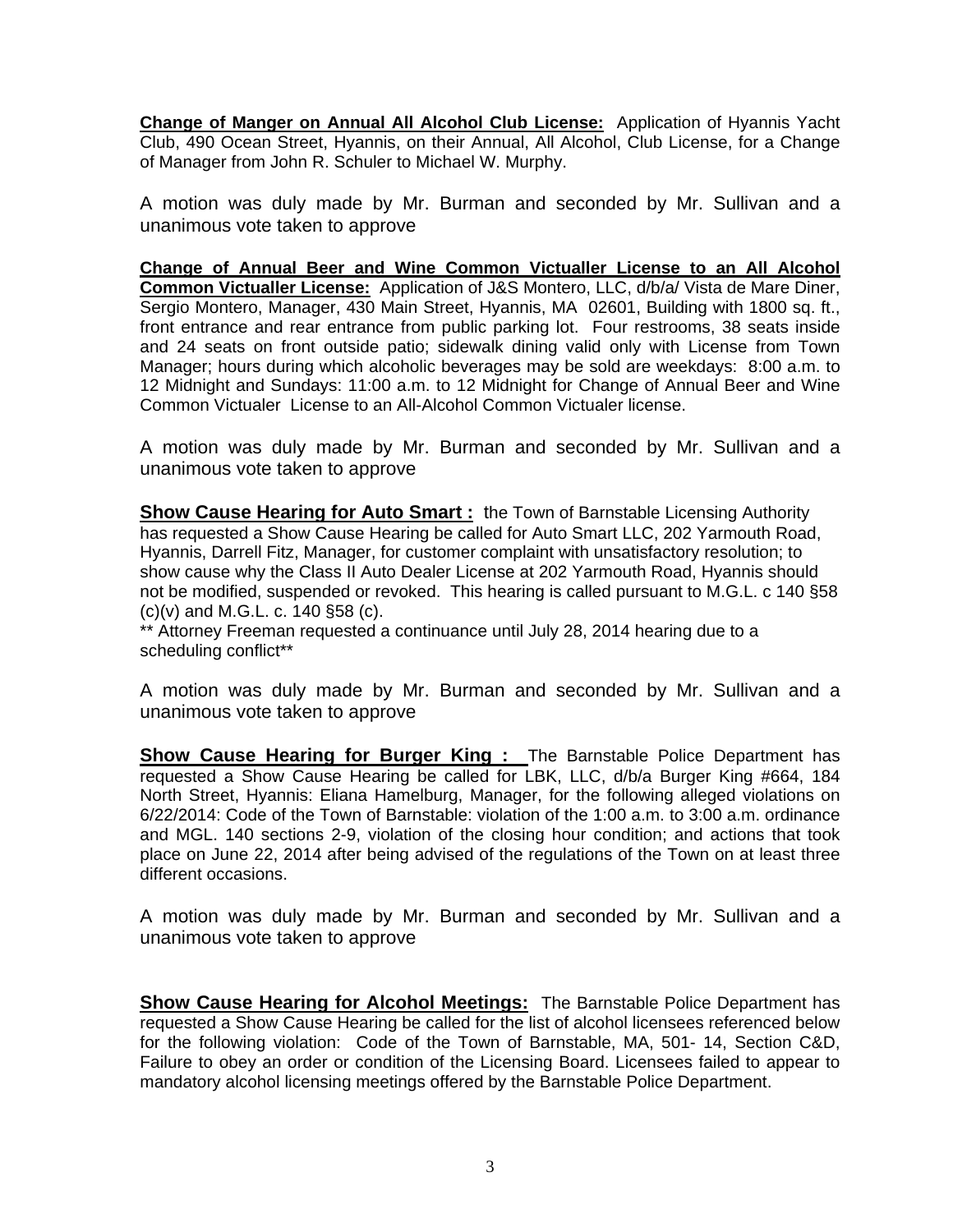Big Daddy's Pizza, 4120 Falmouth Rd, Cotuit Willow Package Store, 700 Yarmouth Rd, Hyannis Craigville Mexican and Pizza, 618 Craigville Beach Road, Centerville Eclectic Café, 606 Main Street, Hyannis Bangkok Cuisine, 20 Independence Dr, Hyannis The Beach Club, 27 Long Beach Road, Centerville Blue Water Grill, 213 Ocean Street, Hyannis Hyannisport Club, 2 Irving Ave, Hyannisport King Grant Raquet Club, 12 Old Kings Road, Cotuit The Paddock, 20 Scudder Ave, Hyannis Pan D'Avignon Café – Boulangerie, 15 Hinkley Rd, Hyannis Shanghai Chinese Restaurant, 11 Ridgewood Ave, Hyannis Wimpy's, 752 Main Street, Osterville

A motion was duly made by Mr. Burman and seconded by Mr. Sullivan and a unanimous vote taken to approve

### **Business Meeting:**

## **Election of Officers for the Licensing Authority:**

**Request to postpone suspension imposed at Show Cause Hearing on 1/13/14 and Extension of License approval:** At the request of the Town of Barnstable Building Division and Barnstable Police Department, a Show Cause Hearing was held on Ferreira's, 85 Old Yarmouth Road, Timothy J. Ferreira, Manager for the purpose of determining if its Annual Junk Dealer License should be modified, suspended, revoked or otherwise conditioned due to the following violation pursuant to a Police Report dated October 25,: Violation of the restriction on its current Junk Dealer's License, to wit: "Recycling bins and related equipment to be utilized and stored within the existing building." At that hearing a 30 day suspension was imposed, of which 15 days was to be served commencing on February 13, 2014. An appeal was filed by the Attorney for Ferriera's. Request that the Board vote to postpone this suspension until the appeal is finalized, or to 3/24/14. It was voted 2-1 to further postpone this hearing to 4/14/14. License approved to 8/14/2014.

\*\*\* Attorney Houghton to provide an update. Junk Dealer License for Ferreira's expires on 8/14/2014.

## **Request to Move October 20, 2014 Licensing Authority Hearing to October 27, 2014 :**

Release of Executive Session Minutes, if any (0). There were none.

The meeting was adjourned at